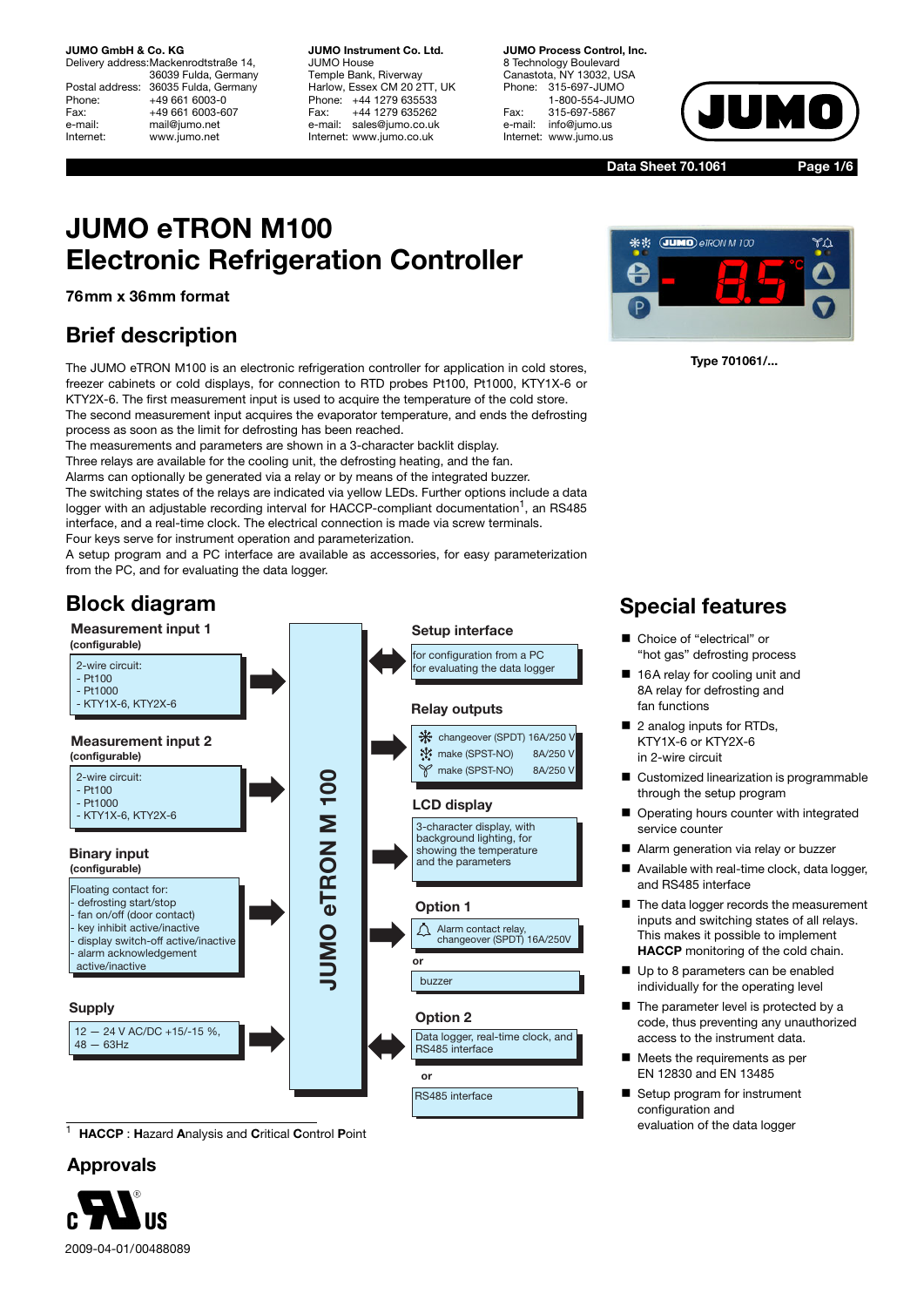## **Displays and controls**

| <b>LCD</b> display                       | 3-character nine-segment display, 13 mm high, and symbols for<br>the temperature unit, hr, min and sec, with red background lighting                                                                                    |                                          |
|------------------------------------------|-------------------------------------------------------------------------------------------------------------------------------------------------------------------------------------------------------------------------|------------------------------------------|
| LED below the<br>symbols <b>米</b><br>ひみな | The LEDs<br>Cooling<br>Defrosting<br><b>Fan</b> and<br>Alarm come on when the corresponding relay is energized.                                                                                                         |                                          |
| Keys                                     | The LEDs go out when the corresponding relay is de-energized.<br>for Start/Stop of manual defrosting,<br>盖<br>acknowledge alarms<br>Programming<br>$\mathsf{P}$<br>Increase parameter value<br>Decrease parameter value | <b>JUMO</b> eTRON M 100<br>**<br>٧Q<br>e |
| <b>Setup</b><br>linterface               | A PC interface and an adapter (4-pole socket) are used to connect the<br>instrument to a PC.                                                                                                                            |                                          |

### **Technical data**

#### **Analog inputs**

| <b>Designation</b>            |                                                                           | <b>Measuring range</b>                                                                      | <b>Tolerance</b>                                   | Detection of                                                                                                                                                                                                                                                                                                                                                                                                                                                                        |                                                                                                                                                                                                                                                         |  |
|-------------------------------|---------------------------------------------------------------------------|---------------------------------------------------------------------------------------------|----------------------------------------------------|-------------------------------------------------------------------------------------------------------------------------------------------------------------------------------------------------------------------------------------------------------------------------------------------------------------------------------------------------------------------------------------------------------------------------------------------------------------------------------------|---------------------------------------------------------------------------------------------------------------------------------------------------------------------------------------------------------------------------------------------------------|--|
|                               |                                                                           |                                                                                             | temperature effect                                 | probe short-<br>circuit                                                                                                                                                                                                                                                                                                                                                                                                                                                             | probe<br>break                                                                                                                                                                                                                                          |  |
| <b>RTDs</b><br>Pt100 EN 60751 |                                                                           | $-200$ to $+600^{\circ}$ C                                                                  | 0.05% (±0.4°C), 100ppm/°C                          | ves                                                                                                                                                                                                                                                                                                                                                                                                                                                                                 | yes                                                                                                                                                                                                                                                     |  |
| Pt1000 EN 60751               |                                                                           | -200 to +600 $^{\circ}$ C                                                                   | $0.05\%$ (±0.4 $^{\circ}$ C), 100ppm/ $^{\circ}$ C | yes                                                                                                                                                                                                                                                                                                                                                                                                                                                                                 | yes                                                                                                                                                                                                                                                     |  |
| KTY1X-6                       |                                                                           | $-50$ to $+100$ °C                                                                          | $0.5\%$ (±0.75°C), 100ppm/°C                       | <b>ves</b>                                                                                                                                                                                                                                                                                                                                                                                                                                                                          | yes                                                                                                                                                                                                                                                     |  |
| KTY2X-6                       |                                                                           | $-50$ to $+150$ °C                                                                          | $0.5\%$ (±1°C), < 100ppm/°C                        | <b>ves</b>                                                                                                                                                                                                                                                                                                                                                                                                                                                                          | yes                                                                                                                                                                                                                                                     |  |
|                               |                                                                           | customer table <sup>1</sup>                                                                 | 0.075% ( $\pm 2.6\Omega$ ), 100ppm/°C              | <b>ves</b>                                                                                                                                                                                                                                                                                                                                                                                                                                                                          | yes                                                                                                                                                                                                                                                     |  |
|                               |                                                                           |                                                                                             |                                                    |                                                                                                                                                                                                                                                                                                                                                                                                                                                                                     |                                                                                                                                                                                                                                                         |  |
|                               |                                                                           |                                                                                             |                                                    |                                                                                                                                                                                                                                                                                                                                                                                                                                                                                     |                                                                                                                                                                                                                                                         |  |
| Input resistance              |                                                                           | $R_{IN} \ge 100k\Omega$                                                                     |                                                    |                                                                                                                                                                                                                                                                                                                                                                                                                                                                                     |                                                                                                                                                                                                                                                         |  |
| Sampling time                 |                                                                           | 250msec                                                                                     |                                                    |                                                                                                                                                                                                                                                                                                                                                                                                                                                                                     |                                                                                                                                                                                                                                                         |  |
|                               | 1st order digital filter; filter constant adjustable from 0.1 to 99.9 sec |                                                                                             |                                                    |                                                                                                                                                                                                                                                                                                                                                                                                                                                                                     |                                                                                                                                                                                                                                                         |  |
| Measuring current             |                                                                           | with Pt100: 0.2mA, with Pt1000, KTY2X-6, KTY1X-6 and resistor: 0.02mA                       |                                                    |                                                                                                                                                                                                                                                                                                                                                                                                                                                                                     |                                                                                                                                                                                                                                                         |  |
| Lead compensation             |                                                                           | adjustable via the parameters Lead compensation resistance $\rho r$ , and $\rho r \partial$ |                                                    |                                                                                                                                                                                                                                                                                                                                                                                                                                                                                     |                                                                                                                                                                                                                                                         |  |
| Temperature offset            |                                                                           |                                                                                             |                                                    |                                                                                                                                                                                                                                                                                                                                                                                                                                                                                     |                                                                                                                                                                                                                                                         |  |
| Special features              |                                                                           |                                                                                             |                                                    |                                                                                                                                                                                                                                                                                                                                                                                                                                                                                     |                                                                                                                                                                                                                                                         |  |
|                               |                                                                           |                                                                                             |                                                    |                                                                                                                                                                                                                                                                                                                                                                                                                                                                                     |                                                                                                                                                                                                                                                         |  |
|                               |                                                                           | resistance 10 - 3500 $\Omega$                                                               |                                                    | in % of measuring range span,<br>Measuring current for Pt100: 2 mA, for Pt1000, KTY2X-6, KTY1X-6 and resistor: 0.2 mA<br>Lead compensation is adjustable via the parameter Lead compensation resistance $\sigma r$ . I and $\sigma r \bar{c}$ .<br>314 $\Omega$ (with Pt100), 3140 $\Omega$ (with Pt1000), 2235 $\Omega$ (with KTY2x-6), and 3400 $\Omega$ (with KTY1x-6).<br>adjustable via the parameters $qE$ , and $qE$<br>temperature indication switchable to °F (Fahrenheit) | The total resistance at the analog input (probe resistance $+$ selected value for or.1 or or.2) must not exceed the following values:<br>A valid customer table must be entered through the setup program and switched over to $EAB$ in the instrument. |  |

#### **Environmental influences**

| Ambient temperature range | 0 to $55^{\circ}$ C                                                                                                                                                           |
|---------------------------|-------------------------------------------------------------------------------------------------------------------------------------------------------------------------------|
| Storage temperature range | -40 to +70 $^{\circ}$ C                                                                                                                                                       |
| l Climatic conditions     | $\leq$ 85% rel. humidity, no condensation                                                                                                                                     |
| Shock und vibration       | DIN EN 60068-2-6 schedule C.2, Frequency-Range: 10 to 55 Hz<br>Acceleration: 20 m/s <sup>2</sup> (2g)                                                                         |
| Care of the front panel   | The front panel can be cleaned with normal commercial washing, rinsing and cleaning agents.<br>Do not use any solvents such as methylated spirits, white spirit, P1 or xylol! |

#### **Output**

| Relay for cooling, changeover (SPDT) | 70 000 operations at 16A, 250V AC, 50Hz resistive load  |
|--------------------------------------|---------------------------------------------------------|
| Relay for alarm, changeover (SPDT)   | 60.000 operations at 16A, 250V AC, 50Hz cos phi $> 0.6$ |
| Relay for defrosting, make (SPST-NO) | 100 000 operations at 8A, 250V AC, 50Hz resistive load  |
| Relay for fan, make (SPST-NO)        | 85.000 operations at 8A, 250V AC, 50Hz cos phi > 0,6    |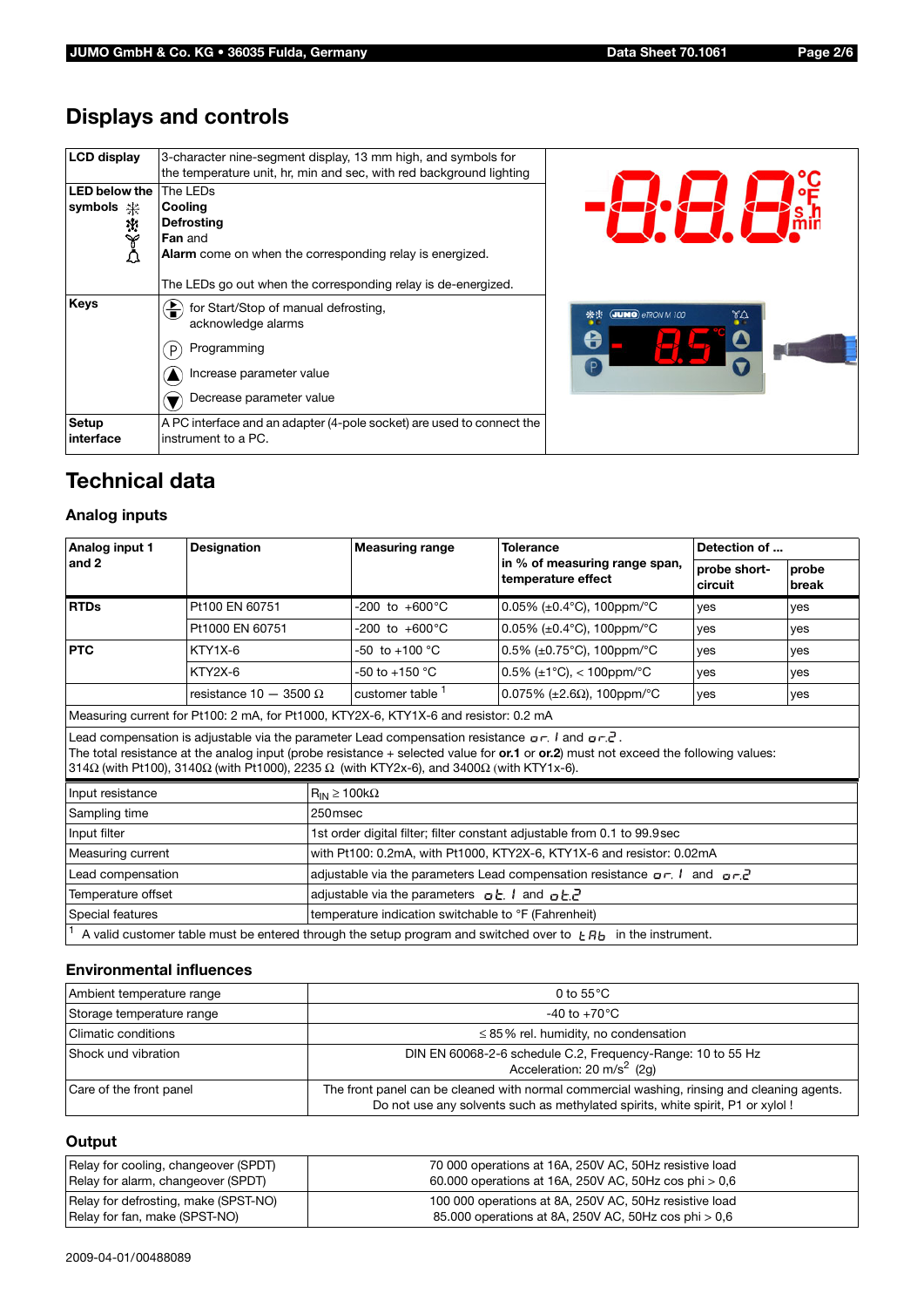#### **RS485 interface**

| Maximum baud rate           | 38.4kbaud                                                              |
|-----------------------------|------------------------------------------------------------------------|
| Maximum transmission length | $< 1200 \,\mathrm{m}$                                                  |
| Maximum number of stations  | 32                                                                     |
| Priority                    | The RS485 must not be used while the setup interface is in operation ! |

### **Supply voltage**

| Supply voltage    | $12 - 24V$ AC/DC +15/-15%, 48 $-$ 63Hz (for operation with SELV circuits only !) |
|-------------------|----------------------------------------------------------------------------------|
|                   | (not electrically isolated from the analog inputs)                               |
| Power consumption | < 3W                                                                             |

#### **Housing**

| Material                                             | polycarbonate, silver gray RAL 7001 |
|------------------------------------------------------|-------------------------------------|
| Mounting                                             | in panel cut-out, with bezel seal   |
| <b>Operating position</b>                            | unrestricted                        |
| Weight                                               | approx. 160g                        |
| Enclosure protection to EN 60 529,<br><b>IEC 529</b> | IP65 front, IP20 rear               |
| Flammability class                                   | <b>UL 94 V0</b>                     |

#### **Electrical data**

| Data backup                                                                                     | The data sets of the data logger are saved to a flash memory.<br>The adjustable parameters are stored in EEPROM.<br>Data are preserved after a power interruption.                                                                  |
|-------------------------------------------------------------------------------------------------|-------------------------------------------------------------------------------------------------------------------------------------------------------------------------------------------------------------------------------------|
| Data logger:<br>Recording duration depending from<br>Recording interval (Parameter rEC)         | rEC<br><b>Recording duration</b><br>7 days 19 hours<br>1 min<br>39 days (1 month, 9 days)<br>5 min<br>$15 \text{ min}$<br>117 days (4 month)<br>469 days (1year 3 months)<br>60 min<br>938 days (2 years 6 months)<br>120 min       |
| Connection circuit                                                                              | screw terminals for wire cross-sections up to 4 $mm2$ , solid wire,<br>up to 2.5 mm <sup>2</sup> , stranded wire                                                                                                                    |
| Electromagnetic compatibility<br>interference emission<br>interference immunity                 | Product family standard: EN 61326<br>Class B<br>to industrial requirements                                                                                                                                                          |
| Operating conditions                                                                            | The instrument is designed as a panel-mounting unit.                                                                                                                                                                                |
| Electrical safety                                                                               | EN 60 730, Part 1, overvoltage category III, pollution degree 2                                                                                                                                                                     |
| Accuracy of the real-time clock,<br>buffering                                                   | at $25^{\circ}$ C: +15/-15 sec per month, temperature effect: - 0.35 ppm/10 $^{\circ}$ C<br>within the ambient temperature range: $+60/-60$ sec per month<br>Gold Cap capacitor buffers the clock time unpowered for about 20 days. |
| Technical and functional characteristics<br>of temperature recording devices or<br>thermometers | as per EN 12830 and EN 13485                                                                                                                                                                                                        |

### **Approval/Marks**

| <b>Ahhre</b><br>™M⊳<br>______ | authority              | valid for                                                                       |
|-------------------------------|------------------------|---------------------------------------------------------------------------------|
| <b>UL</b>                     | aboratories<br>writers | .JUMC<br>only<br>svmbol<br>∵mass-proqu<br>duction units<br>with<br>the<br>valic |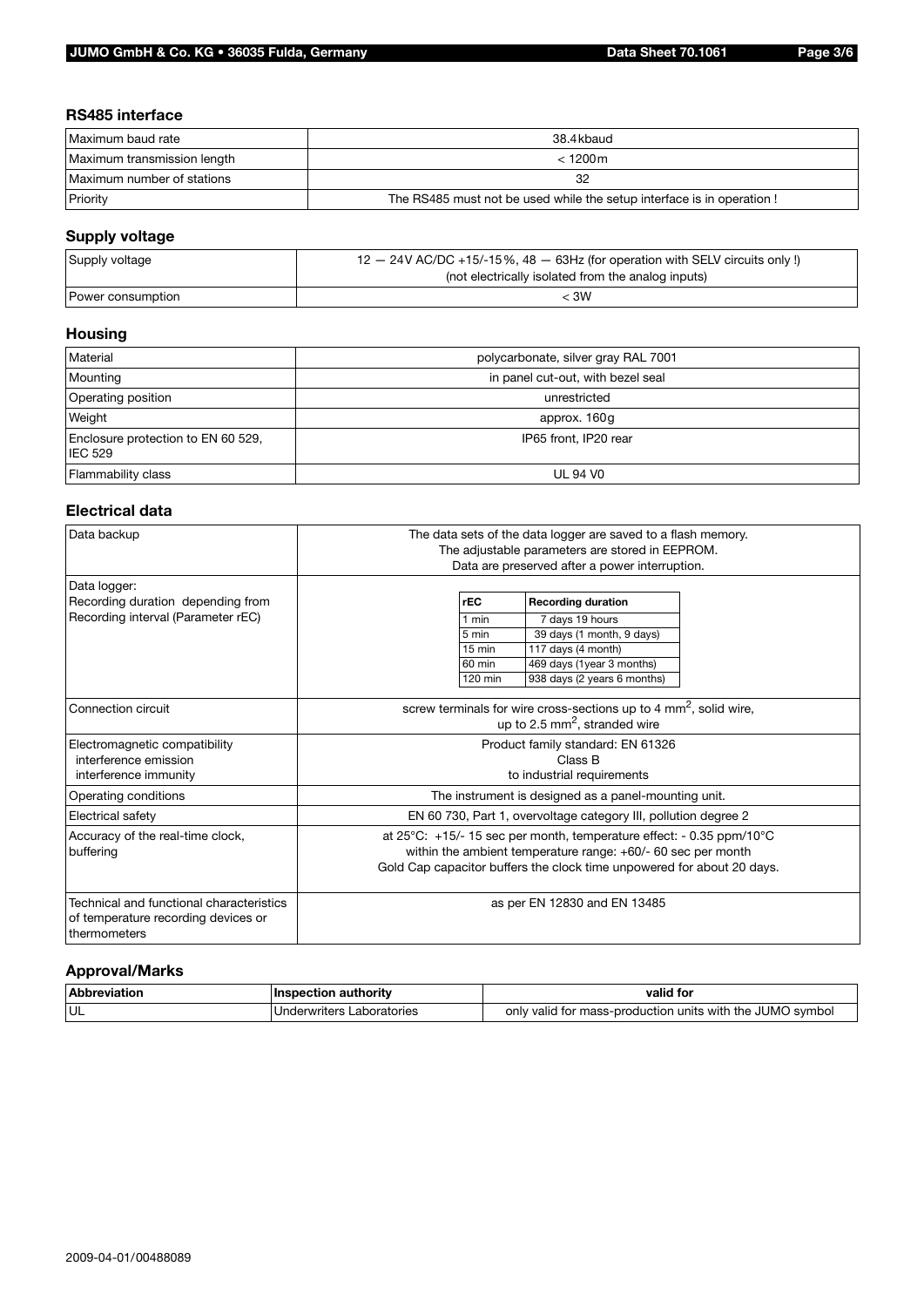



1. The switching positions of the instrument relays shown here (dotted line) correspond to the "relay de-energized" condition).

### **Dimensions**

Type 701061/...







| <b>Nominal size</b>                            | 76mm x 36mm                                 |  |
|------------------------------------------------|---------------------------------------------|--|
| Panel cut-out                                  | $+2.5$<br>69 - 0 mm x 28.5 - 0 mm           |  |
| Side-by-side mounting,<br>up to $55^{\circ}$ C | spacing of instruments:<br>10 mm horizontal |  |
| ambient temperature:                           | 15 mm vertical                              |  |

Spring clip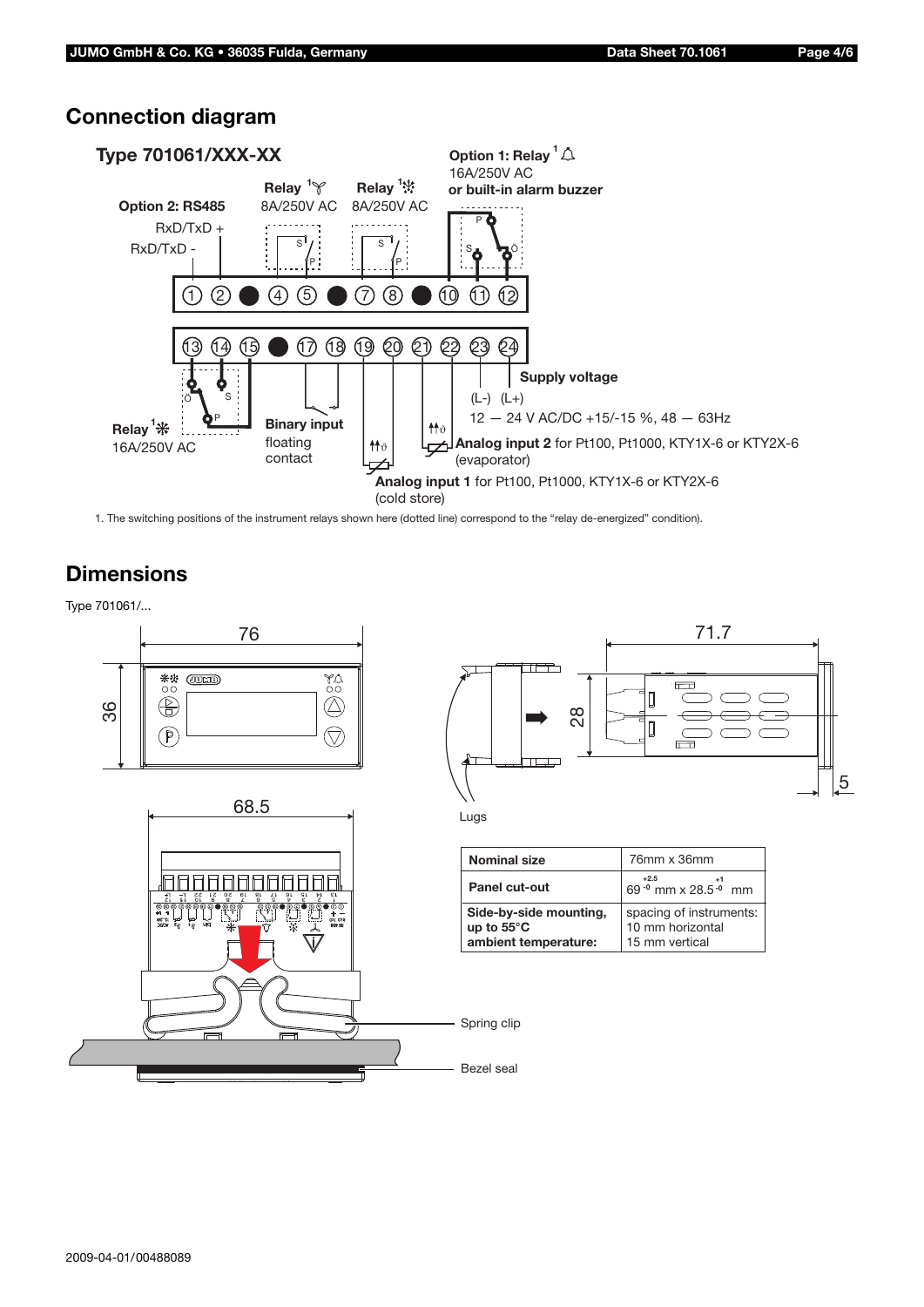### **Controller functions**

#### **Cooling, defrosting and fan functions**



#### **Special function: cooling and heating with fan relay**